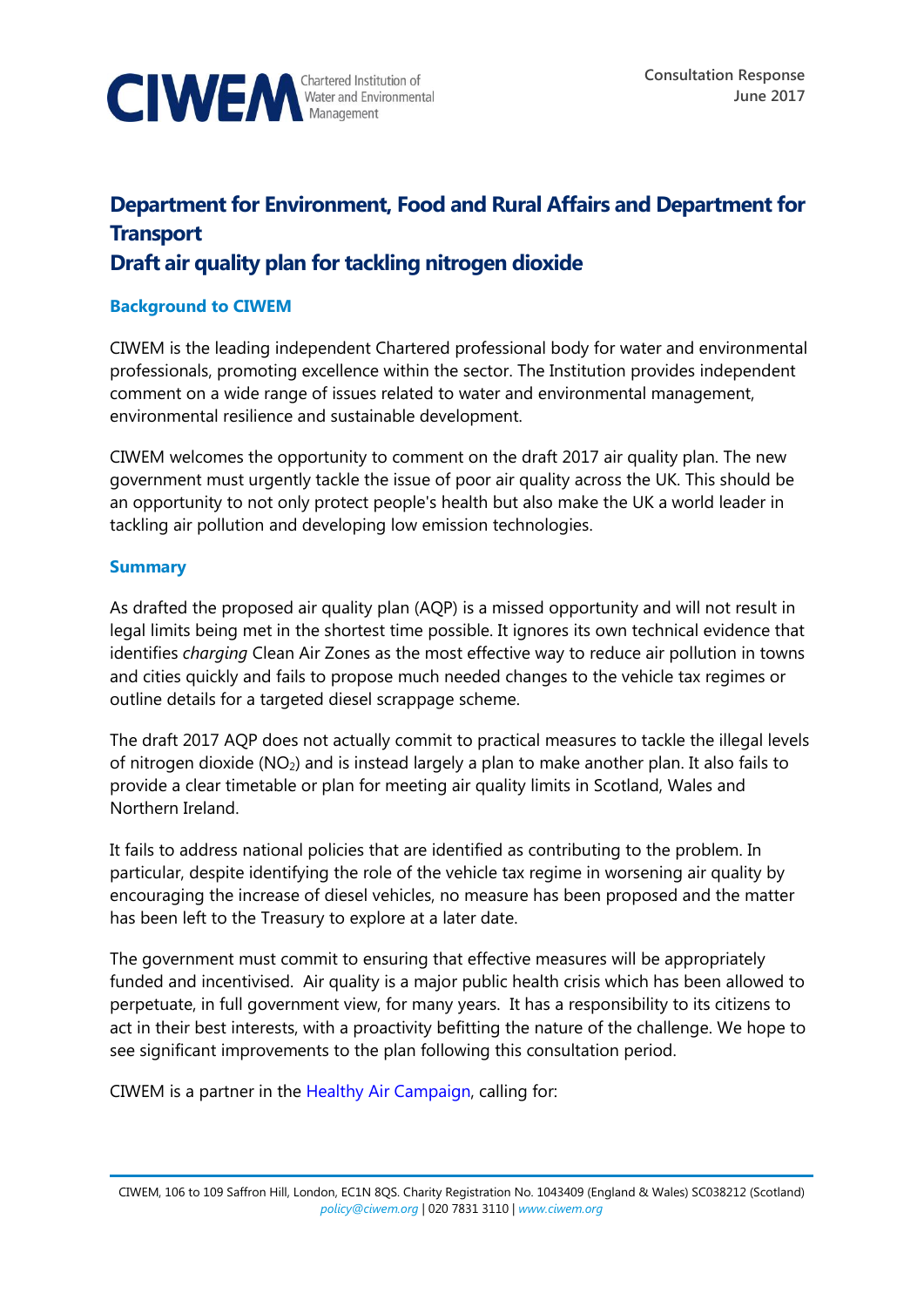- A comprehensive network of Clean Air Zones (CAZs) across the UK these must keep the dirtiest vehicles out of the most polluted parts of our towns and cities and champion public transport, walking and cycling.
- A series of measures to help people switch from the dirtiest vehicles to cleaner forms of transport including tackling the perverse fiscal incentives for diesel cars.
- A new UK Clean Air Act to ensure and preserve our rights in law to breathe clean air.

The draft 2017 AQP not only fails to include practical measures to tackle the illegal levels of air pollution but also fails to provide sufficient information:

- Modelling of possible projections for complying with legal limits and the impact of possible measures is lacking.
- Non-charging CAZs are preferred over charging CAZs but the impact of this approach on reducing air pollution has not been quantified.
- The consultation also explains that "around forty local authorities in England have one or more roads projected to remain in breach of air quality limits for some years ahead unless action is taken" but highlights that this is not a list of local authorities that will have to implement a CAZ and that further modelling may reduce this list.
- The plan is unclear about what the proposed date for compliance in London will be and what measures will be needed to meet the limit values in the shortest time possible.
- The consultation document asks questions about targeted scrappage schemes but these proposals are not mentioned in the draft plan.

#### **Answer to consultation questions**

1. How satisfied are you that the proposed measures set out in this consultation will address the problem of nitrogen dioxide as quickly as possible?

CIWEM is very dissatisfied that the measures will address the problem of nitrogen dioxide in the 'shortest possible time'. The draft 2017 AQP fails to do this by ignoring the evidence from its own technical report.

In England, the steps set out in the draft 2017 AQP are said to "rely on the development of comprehensive Clean Air Zone (CAZ) plans by the local authorities in each of the English towns and cities where action is needed." A CAZ can be non-charging or charging. Charging CAZs can include the same measures as non-charging CAZs but in addition "designated vehicles are required to pay a charge to enter or to move within the zone, if they are driving a vehicle that does not meet the particular standard for their vehicle type in that zone."

The technical report published with the draft 2017 AQP identifies charging CAZs as by far the most effective measure to reduce emissions. The draft 2017 AQP, however, says they are effectively only to be considered as a last resort. Local authorities will have to instead prove that there are no other actions it can take that will be "at least as effective at reducing NO<sub>2</sub>"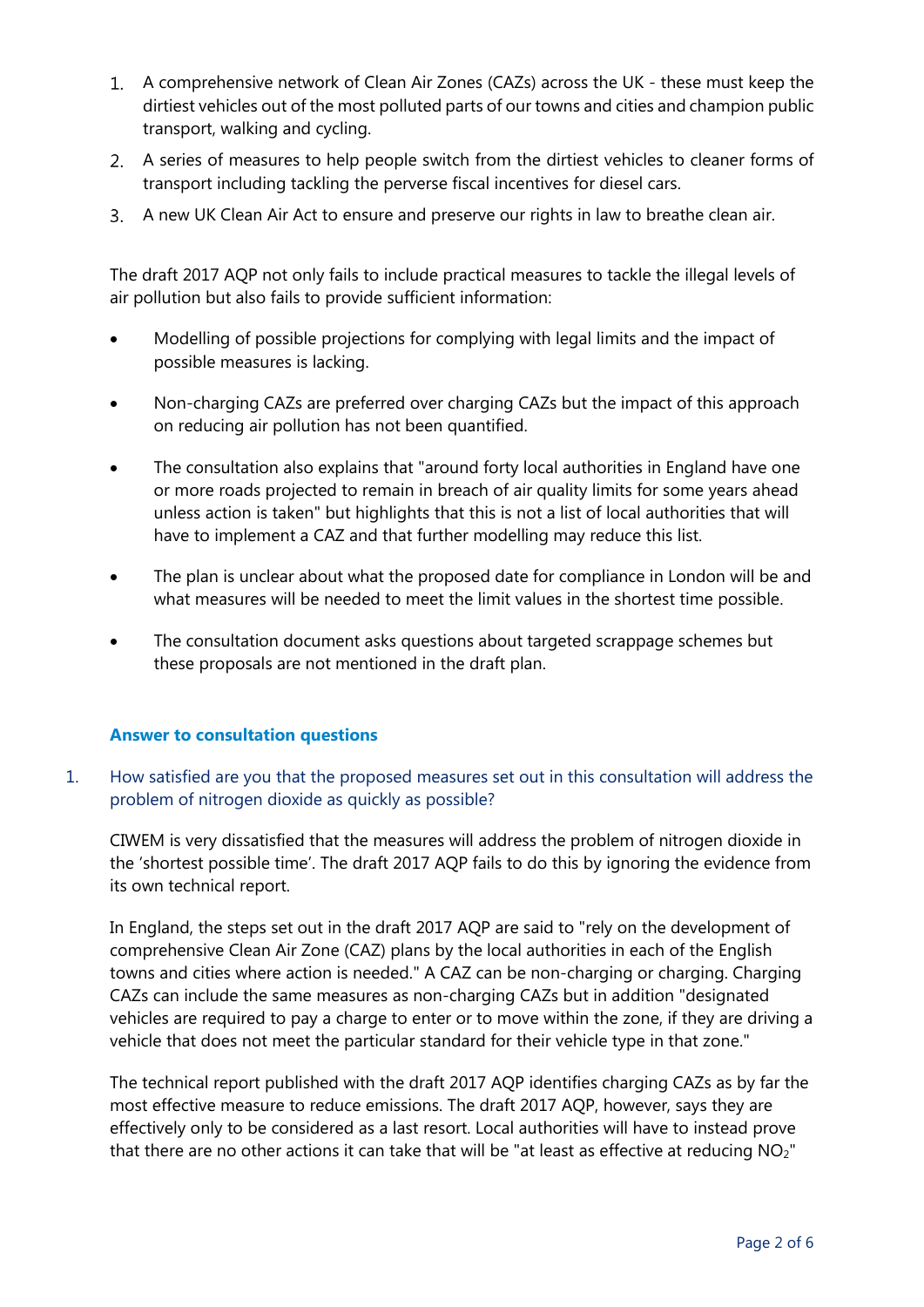as a charging CAZ. It will also have to demonstrate that charging CAZs will not have unintended consequences for local residents and businesses and demonstrate value for money in order to be "approved by Government, and thus be considered for appropriate funding support."

As neither the UK government's draft 2017 AQP, the technical report or the CAZ framework, published at the same time, identify any measures which it is said will meet legal limits as quickly or quicker than a charging CAZ, or provide any evidence of the impacts of noncharging CAZs it seems likely that seeking to identify equally effective alternative measures will be a waste of valuable local authority resources.

The draft plan does not make sense, because it does not say what a non-charging Clean Air Zones will actually be, it just says they must not charge cars to enter. It is hard to see how a clean air zone will effectively reduce air pollution if the most polluting vehicles are not discouraged from driving into the most polluted parts of town and the draft plan does not provide any evidence to show how it could work.

Secondly, the draft 2017 AQP simply requires the production of several new plans for further public consultation by central government, the devolved administrations and local authorities, again failing to address the problem in the shortest time possible.

The draft plan also fails to address national policies that are identified as contributing to the problem. In particular, despite identifying the role of the vehicle tax regime in worsening air quality by encouraging the increase of diesel vehicles, no measure has been proposed and the matter has been left to the Treasury to explore at a later date.

# 2. What do you consider to be the most appropriate way for local authorities in England to determine the arrangements for a Clean Air Zone, and the measures that should apply within it? What factors should local authorities consider when assessing impacts on businesses?

Legal limits of nitrogen dioxide should be met in the shortest time as possible. The technical report accompanying this consultation identifies charging Clean Air Zones, as the most effective way to reduce levels of nitrogen dioxide in the shortest time possible. In addition, the 2015 air quality plans identified mandated charging Clean Air Zones as more effective than voluntary Clean Air Zones.

This suggests that local authorities should not be left to determine the arrangements for a Clean Air Zone. Therefore, where legal limits of air pollution are being broken and road transport is identified as a significant source, the UK government and devolved administrations should mandate charging Clean Air Zones. To support this, they should provide a clear and comprehensive national framework to ensure consistency in the approach throughout the UK.

The UK government and devolved administrations should then work with the relevant local authorities to determine the appropriate local arrangements. The UK government or devolved administrations, however, should mandate the category of charging Clean Air Zones, based on the evidence, to include all types of vehicles that make a significant contribution to the problem.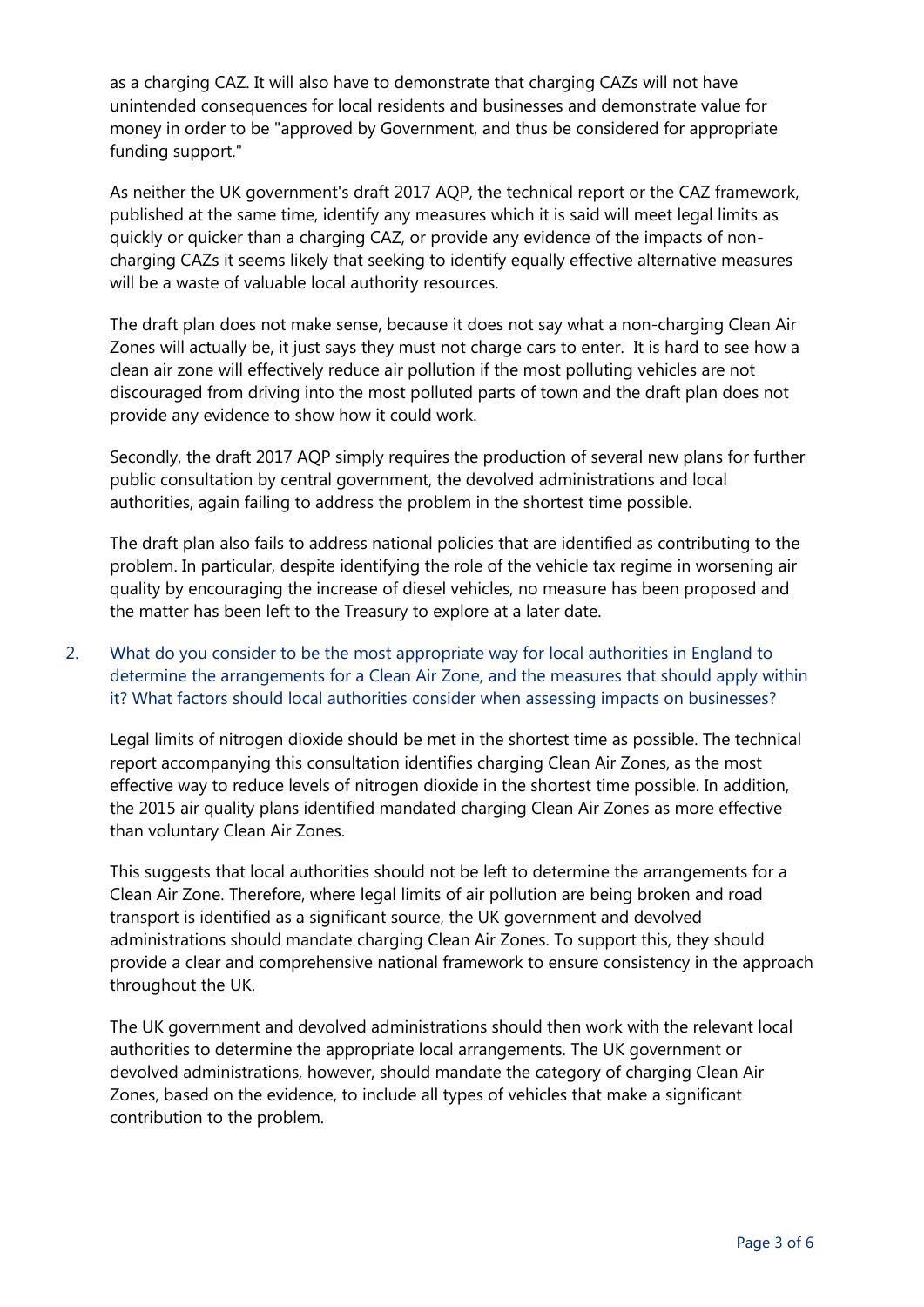Charging Clean Air Zones should be complemented by supporting measures to help individuals and businesses make cleaner transport choices. People should not be penalised for driving existing diesel vehicles and should be helped to switch to cleaner forms of transport. A range of policies such as a targeted scrappage scheme and changes to Vehicle Excise Duty need to be introduced.

3. How can Government best target any funding to support local communities to cut air pollution? What options should the Government consider further, and what criteria should it use to assess them? Are there other measures which could be implemented at a local level, represent value for money, and that could have a direct and rapid impact on air quality? Examples could include targeted investment in local infrastructure projects. How can Government best target any funding to mitigate the impact of certain measures to improve air quality, on local businesses, residents and those travelling into towns and cities to work? Examples could include targeted scrappage schemes, for both cars and vans, as well as support for retrofitting initiatives. How could mitigation schemes be designed in order to maximise value for money, target support where it is most needed, reduce complexity and minimise scope for fraud?

The best way for the government to target funding to cut air pollution would be by having a comprehensive and strategic national plan based on a robust analysis of the problem. This should first address national policies that contribute to air pollution, such as the vehicle tax regime, or that could help reduce it across the UK and not just in some hotspots. It should then look to optimise opportunities at a regional and local level.

The UK government should fund an effective national network of charging Clean Air Zones based on a robust national framework to ensure a consistent approach across the country. These should be complemented by measures to help individuals and businesses move to cleaner forms of transport, such as:

- Greater investment in public transport, walking and cycling infrastructure.
- A targeted diesel scrappage scheme particularly to lower income drivers and small businesses. This scheme should offer a vehicle exchange in return for help with the cost of an ultra-low or zero-emission vehicle, subsidised car club membership, free public transport season tickets or e- bike purchase loan.
- Changes to the vehicle tax regime to stop incentivising diesel vehicles and instead encourage a shift to cleaner forms of transport. For example, an additional charge could be applied to new diesel cars on their Vehicle Excise Duty first year rate to address the greater impact of diesel cars compared to their petrol equivalents.
- Retrofitting initiatives for private, passenger and commercial vehicles
- 4. How best can governments work with local communities to monitor local interventions and evaluate their impact? The Government and the devolved administrations are committed to an evidence based approach to policy delivery and will closely monitor the implementation of the plan and evaluate the progress on delivering its objective.

The best approach would be for government to proactively engage with the relevant authorities and the general public to ensure local interventions are being delivered and are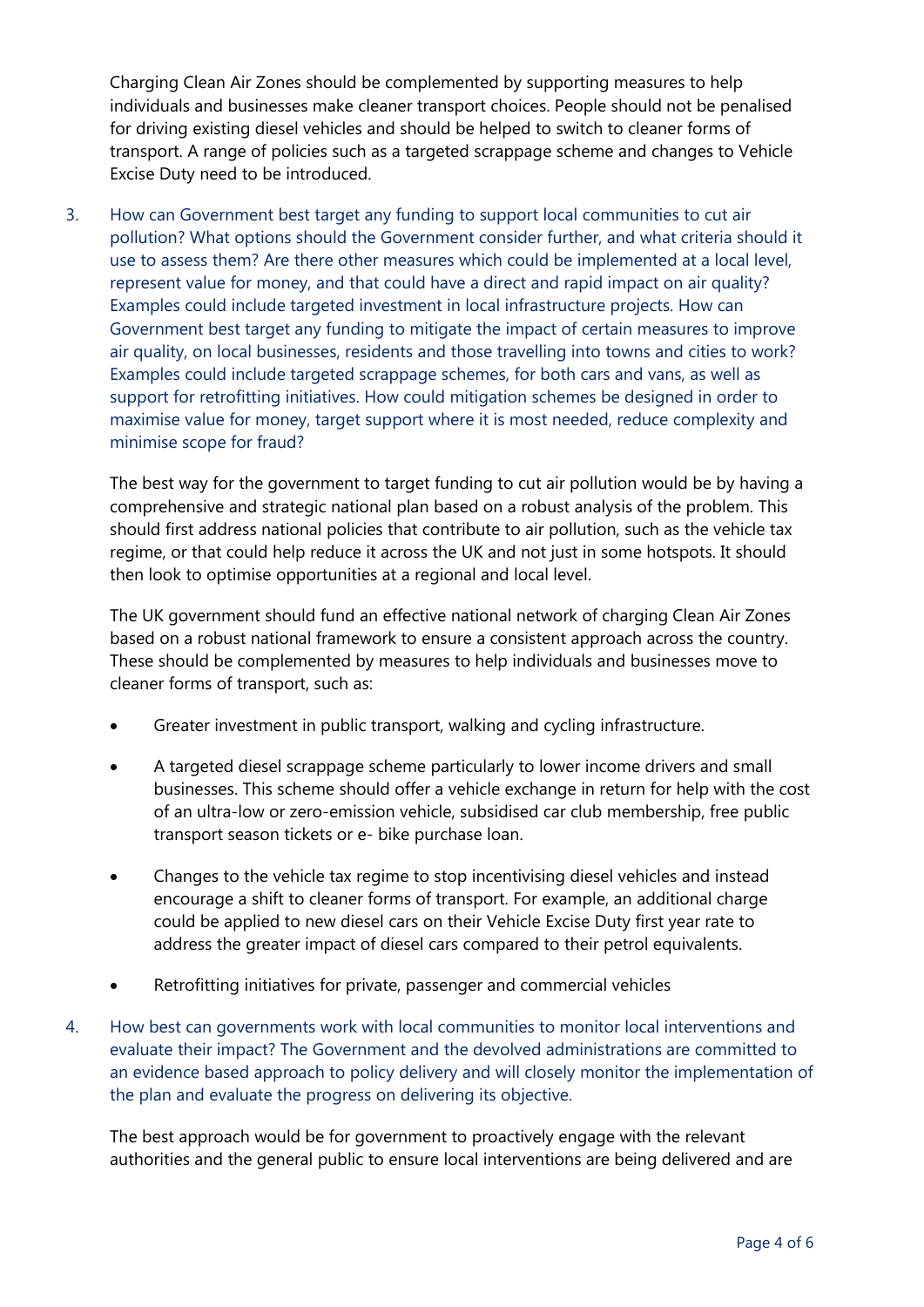having an impact. This should be part of a comprehensive national public engagement strategy that proactively raises awareness of the problem and the actions being carried out to tackle it.

Current information sharing via government and local authority websites are not userfriendly for the general public, lack information and are often out of date. The government should facilitate a national system that ensures transparency and allows local communities to directly access relevant and up to date information at a national and local level.

The UK government should also ensure that the general public are proactively alerted about high pollution events when they are forecasted and as they happen. This will help people protect their health and consider how they can reduce their contribution to the problem. The current system is based on thresholds that are too high and don't cover all pollutants. It is also a passive system that relies on individuals looking for the information online. An air pollution alert system could use the similar systems in place for heat waves and cold weather warnings.

5. Which vehicles should be prioritised for government-funded retrofit schemes? We welcome views from stakeholders as to how a future scheme could support new technologies and innovative solutions for other vehicle types, and would welcome evidence from stakeholders on emerging technologies. We currently anticipate that this funding could support modifications to buses, coaches, HGVs, vans and black cabs.

The government should prioritise retrofit schemes according to the available technology that will have the greatest impact towards meeting legal limits of air pollution in the shortest time possible.

#### 6. What type of environmental and other information should be made available to help consumers choose which cars to buy?

Consumers should be provided with the information that assures them that the vehicles they purchase are as clean on the road as the legal limits allow in the laboratory tests. The information should help the consumer understand how well the vehicle performs in the real world for both air pollution and climate change emissions, compared to other similar vehicles. The information should also help consumers understand whether their vehicles comply with air pollution measures, such as Clean Air Zones and any future changes to the vehicle tax regime.

# 7. How could the Government further support innovative technological solutions and localised measures to improve air quality?

The UK government could help support innovative technological solutions and localised measures by providing a comprehensive, long-term, strategic and funded plan to improve air quality beyond the current legal limits. Nationally coordinated measures, such as a national network of charging Clean Air Zones and changes to the vehicle tax regime, will help send a clear signal to businesses, local authorities and the general public of what investments they should be making. The government should accelerate implementation of an industrial strategy that will make the UK a world leader in clean technology, creating the jobs and industries that will help clean up our air.